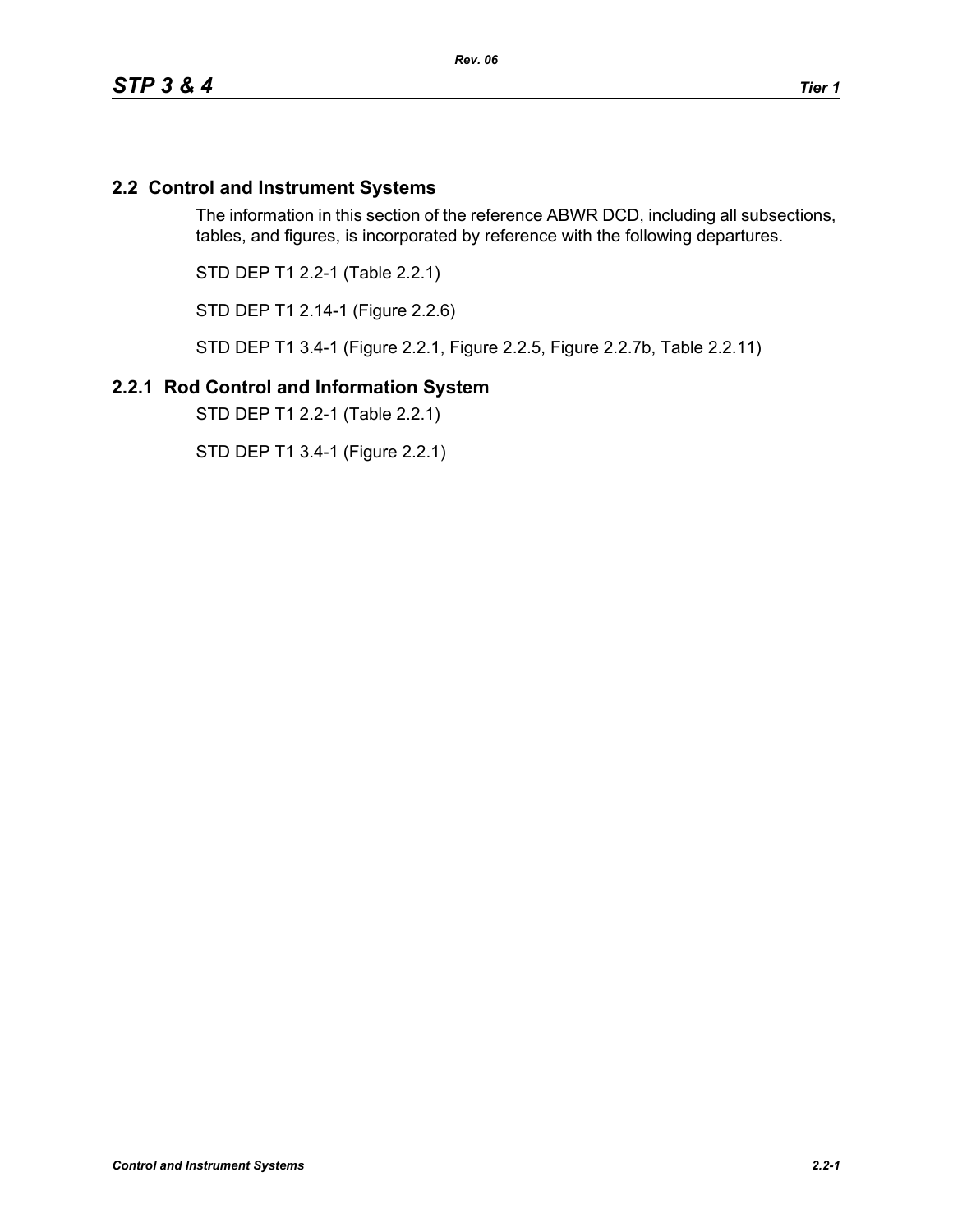

*STP 3 & 4*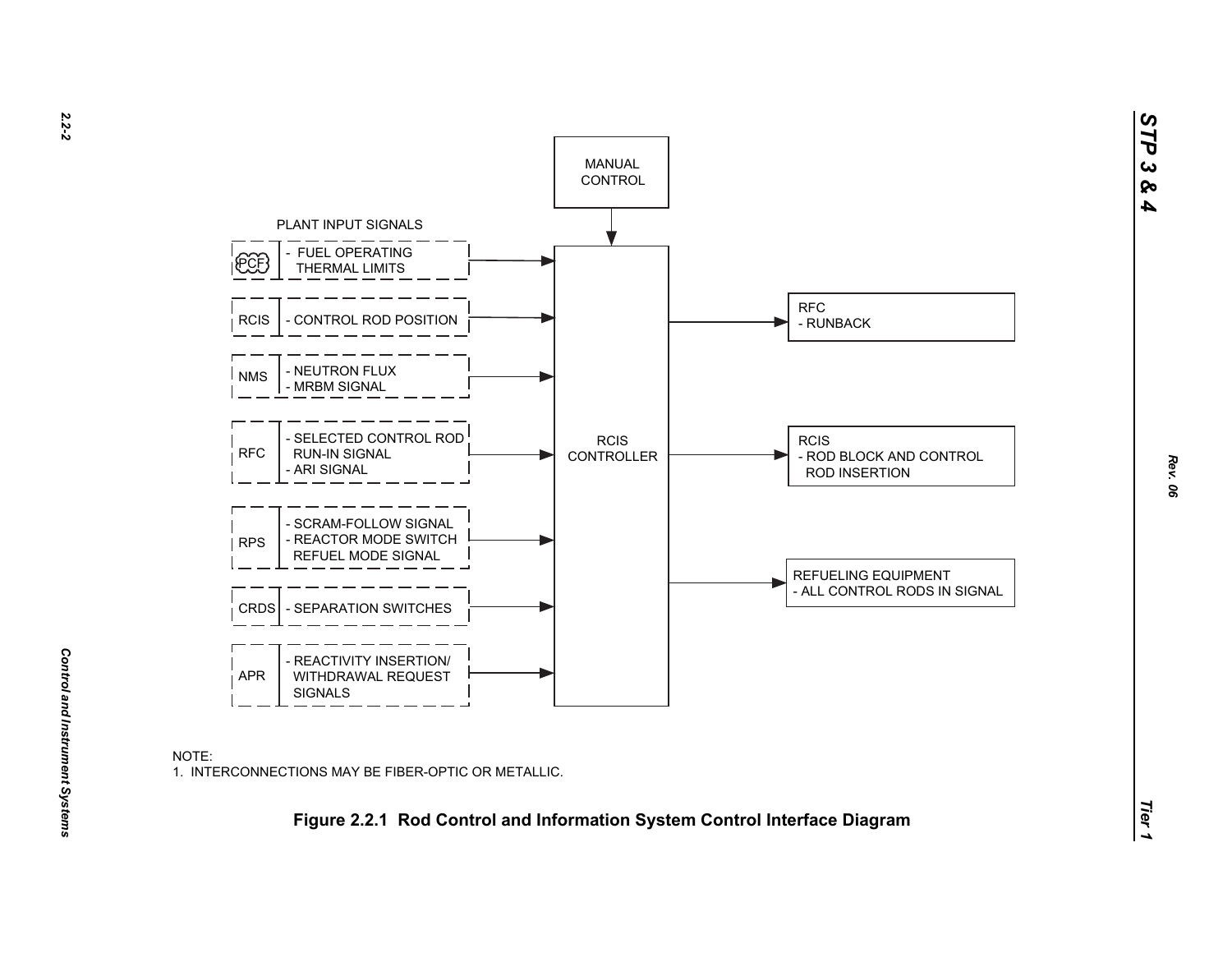| Inspections, Tests, Analyses and Acceptance Criteria                                                                                                                                                                                       |                                                                                                                                                                                                                  |                                                                                                                                                                                    |  |  |  |  |  |  |
|--------------------------------------------------------------------------------------------------------------------------------------------------------------------------------------------------------------------------------------------|------------------------------------------------------------------------------------------------------------------------------------------------------------------------------------------------------------------|------------------------------------------------------------------------------------------------------------------------------------------------------------------------------------|--|--|--|--|--|--|
| <b>Design Commitment</b>                                                                                                                                                                                                                   | <b>Inspection, Tests, Analyses</b>                                                                                                                                                                               | <b>Acceptance Criteria</b>                                                                                                                                                         |  |  |  |  |  |  |
| 11. The RCIS is powered by two non-Class 1E<br>uninterruptible power supplies, such that<br>both channels of the RCIS remain<br>operational if either supply is operational<br>with the non-operational supply in an<br>alarmed condition. | 11. Tests will be performed on the as-built RCIS<br>by providing a test signal in only one non-<br>Class 1E uninterruptible power supply at a-<br>time-removing each power supply from<br>service one at a time. | 11. The test signal exists in only one control-<br>channel at a time-An alarm is activated by<br>the inoperable power supply, and both<br>channels of the RCIS remain operational. |  |  |  |  |  |  |
|                                                                                                                                                                                                                                            |                                                                                                                                                                                                                  |                                                                                                                                                                                    |  |  |  |  |  |  |
|                                                                                                                                                                                                                                            |                                                                                                                                                                                                                  |                                                                                                                                                                                    |  |  |  |  |  |  |
|                                                                                                                                                                                                                                            |                                                                                                                                                                                                                  |                                                                                                                                                                                    |  |  |  |  |  |  |
|                                                                                                                                                                                                                                            |                                                                                                                                                                                                                  |                                                                                                                                                                                    |  |  |  |  |  |  |
|                                                                                                                                                                                                                                            |                                                                                                                                                                                                                  |                                                                                                                                                                                    |  |  |  |  |  |  |
|                                                                                                                                                                                                                                            |                                                                                                                                                                                                                  |                                                                                                                                                                                    |  |  |  |  |  |  |
|                                                                                                                                                                                                                                            |                                                                                                                                                                                                                  |                                                                                                                                                                                    |  |  |  |  |  |  |
|                                                                                                                                                                                                                                            |                                                                                                                                                                                                                  |                                                                                                                                                                                    |  |  |  |  |  |  |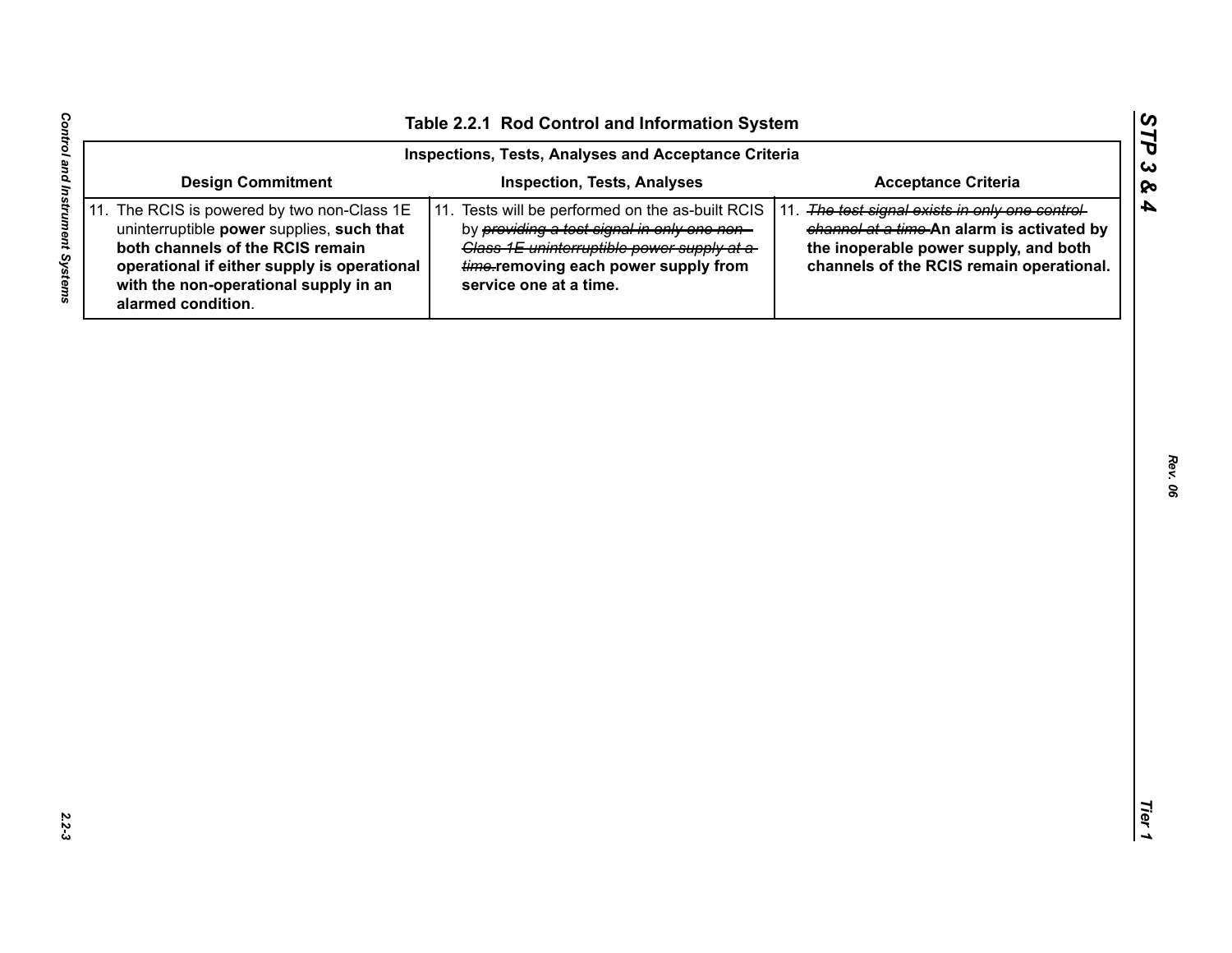# **2.2.3 Feedwater Control System**

STD DEP T1 3.4-1

#### *Design Description*

*The FDWC digital controllers determine narrow range level signal using three reactor level measurement inputs from the NBS. Sensor signals are transmitted to the FDWC digital controllers by the Non-Essential Multiplexing System (NEMS).*

*The steam flow in each of four main steamlines is sensed at the RPV nozzle venturis. Sensor signals are transmitted to the FDWC System digital controllers by the NEMS. These measurements are processed in the digital controllers to calculate the total steam flow out of the vessel.*

*Feedwater flow is sensed at a flow element in each of the two feedwater lines. Sensor signals are transmitted to the FDWC digital controllers by the NEMS. These measurements are processed in the digital controllers to calculate the total feedwater flow into the vessel.*

#### **2.2.5 Neutron Monitoring System**

STD DEP T1 3.4-1 (Figure 2.2.5)

#### *Design Description*

*The automated in-core instrument calibration system provides local power information at various core locations that correspond to LPRM locations. The automated in-core instrument calibration system uses its own set of in-core detectors for local power measurement and provides local power information for three-dimension core power determination and for the calibration of the LPRMs. The measured data are sent to the Process Computer System* Plant Computer Functions *for such calculation and LPRM calibration*.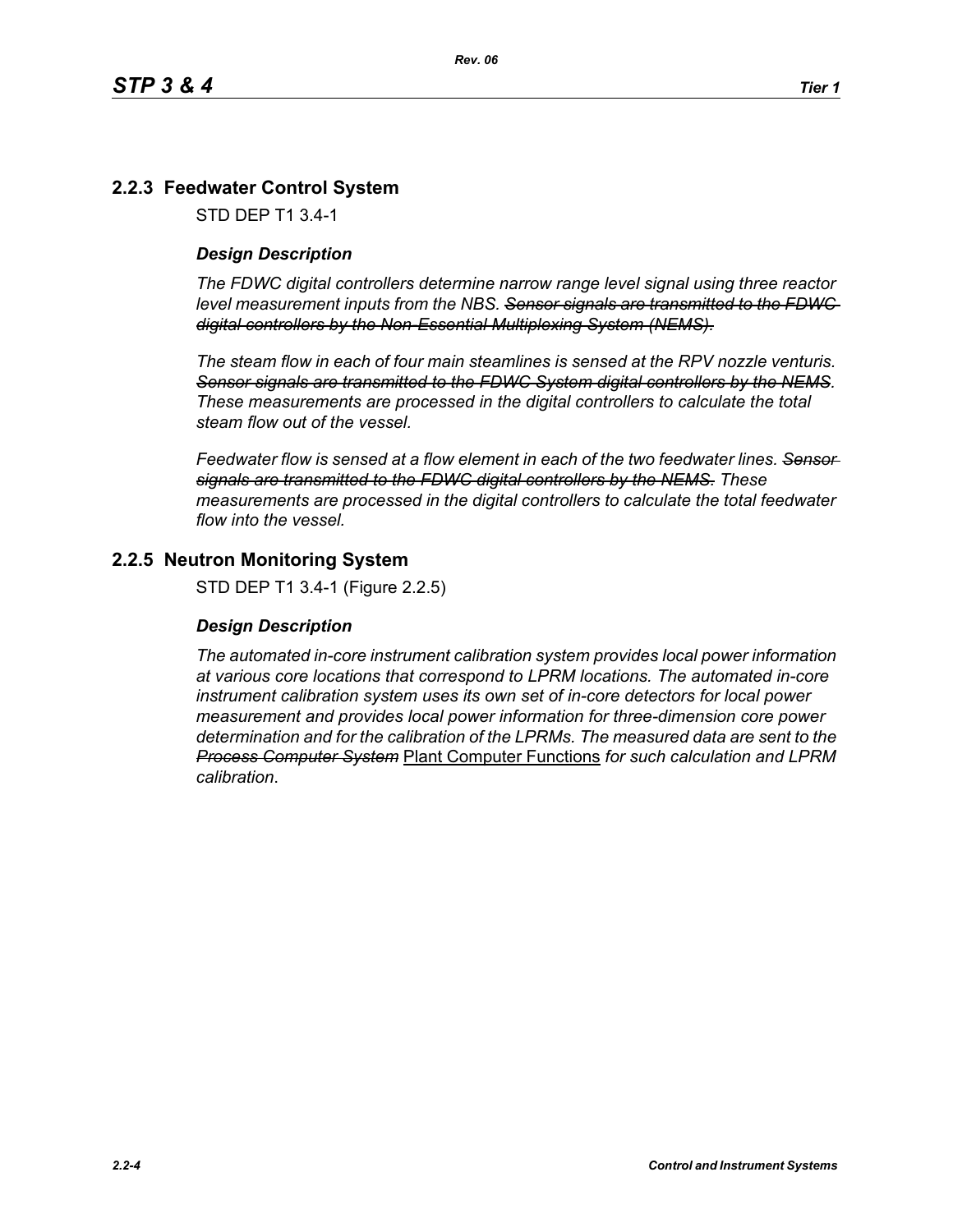

#### NOTES:

- 1. DIAGRAM REPRESENTS ONE OF FOUR NMS DIVISIONS (MRBM IS A DUAL CHANNEL SYSTEM. THERE IS ONLY ONE IN-CORE INSTRUMENT CALIBRATION SYSTEM).
- 2. USED FOR RAPID CORE FLOW DECREASE TRIP.
- 3. SRNM AND APRM ATWS PERMISSIVE SIGNALS TO SSLC.
- 4. INTERCONNECTIONS MAY BE FIBER-OPTIC OR METALLIC.

#### **Figure 2.2.5 Neutron Monitoring System**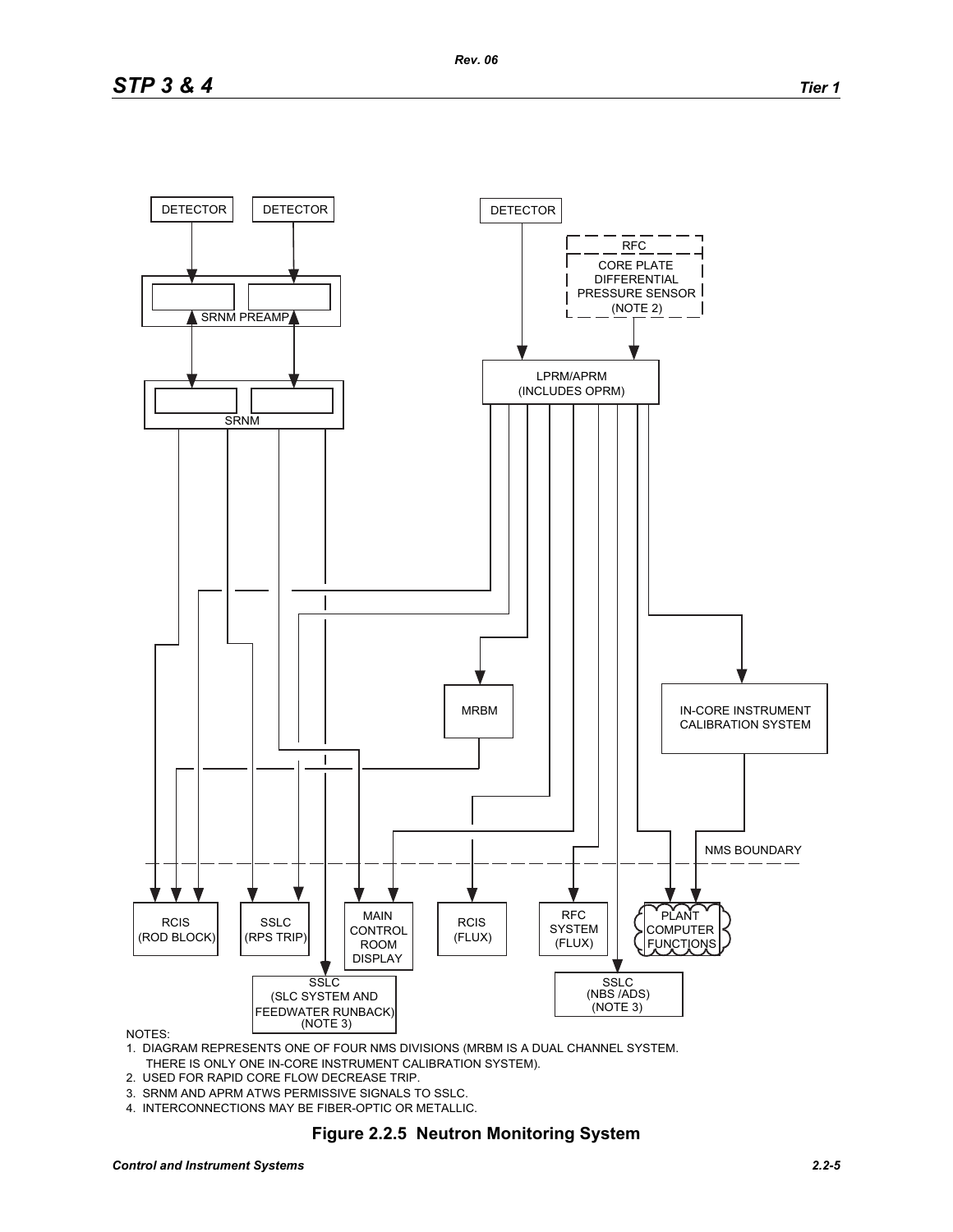# **2.2.6 Remote Shutdown System**

STD DEP T1 2.14-1 (Figure 2.2.6)

#### **Design Description**

*The RSS has two divisional panels and associated controls and indicators for interfacing with the following systems:*

*(10) Flammability Control System (FCS)*Not used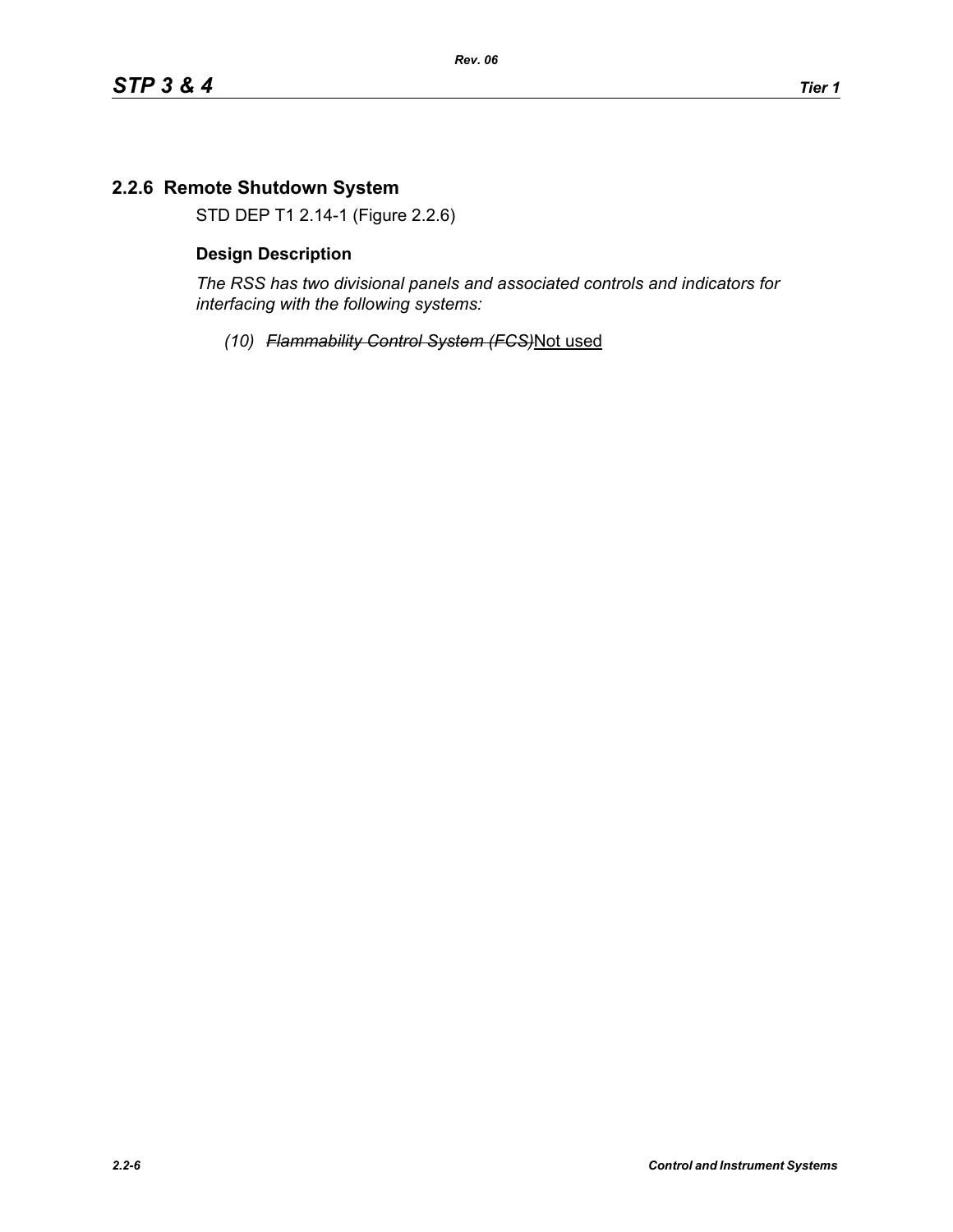

NOTES:1. RSS PANELS A AND B INTERFACE WITH SYSTEM IN DIVISIONS A AND B ( I AND II), RESPECTIVELY.

*STP 3 & 4*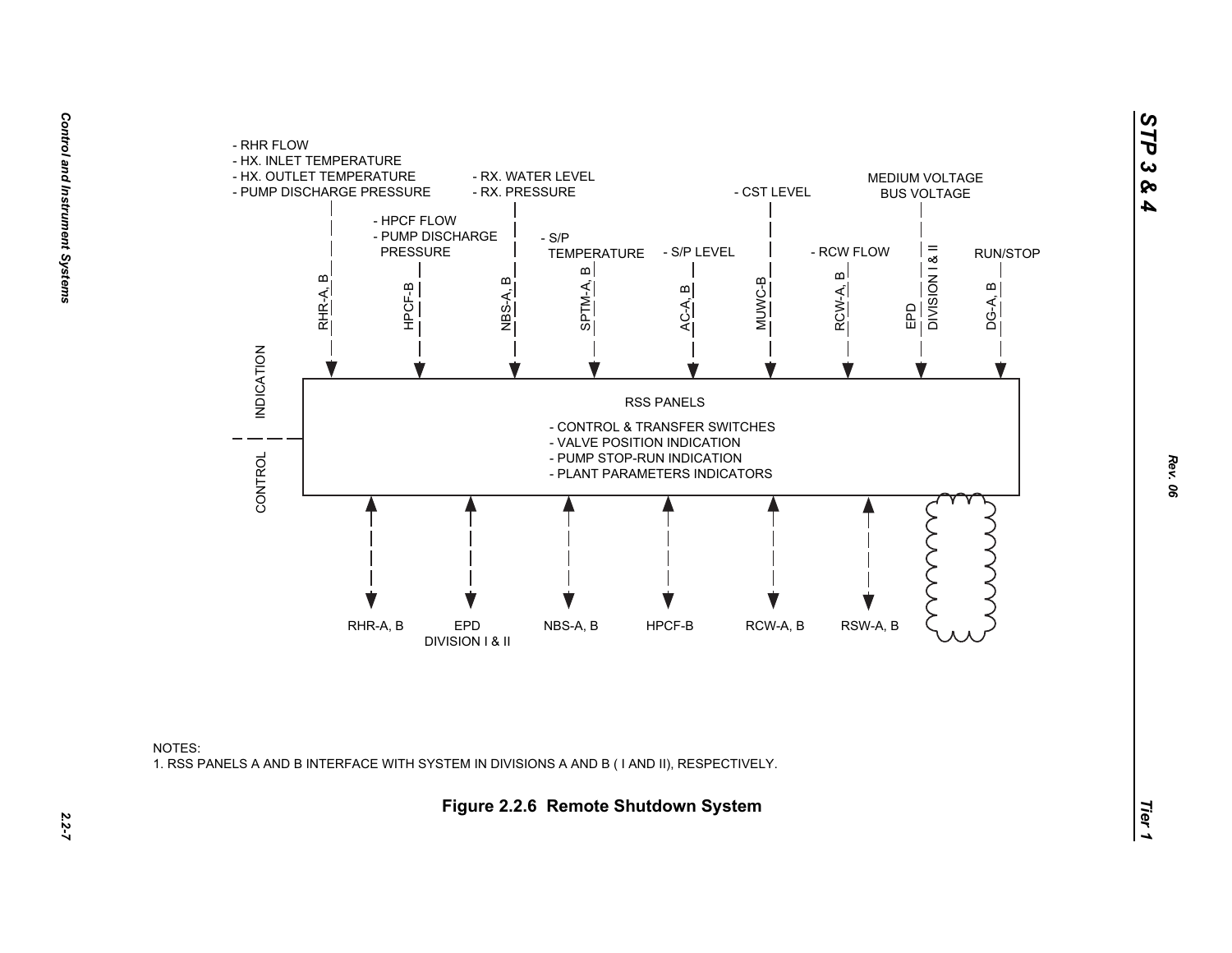# **2.2.7 Reactor Protection System**

STD DEP T1 3.4-1 (Figure 2.2.7b)

#### *Design Description*

*As shown in Figure 2.2.7a, the RPS interfaces with the Neutron Monitoring System (NMS), Nuclear Boiler System (NBS), Control Rod Drive (CRD) System, Rod Control and Information System (RCIS), Recirculation Flow Control (RFC) System,* and the *Suppression Pool Temperature Monitoring System (SPTM)*.*, and the Essential Multiplexing System (EMS). Figure 2.2.7a also depicts the* primary *implementation of RPS logic within the Safety System Logic and Control (SSLC).*

*The RPS has four divisions. Figure 2.2.6a* 2.2.7b *shows the RPS divisional aspects and the signal flow paths from sensors to scram pilot valve solenoids.* Functions *Equipment within an RPS division consists of* include *sensors (transducers or switches)*,I/O, *multiplexers,* data communication, *digital trip modules* functions *(DTM* DTF*), trip logic unit* function *(TLU* TLF*), output logic unit (OLU), and load drivers (LD). The LDs are only in Divisions II and III.* The (DTF) and (TLF) are performed in digital configurable logic devices. The data communication functions are described in Section 2.7.5.

*The RPS consists of logic and circuitry for initiation of both automatic and manual scrams. The automatic scram function is comprised of* accomplished redundantly in *four independent divisions of sensor instrument channels, hardware/software based logic* and logic processing, *and two independent divisions of actuating devices. Automatic scram is initiated whenever a scram condition is detected by two or more automatic divisions of RPS logic. For automatic scram, the sensor input signals to the RPS originate either from the RPS's own sensors or other systems' sensors. For determination of the existence of an automatic scram condition, within each automatic scram channel* division *of the RPS, the DTM* DTF *of a given RPS channel* division *compares the monitored process variable with the* a *stored setpoint* stored *in its memory and issues a trip signal if the monitored process variable exceeds the setpoint. The DTM* DTF *then sends the trip signal to the TLU* TLF *of its own channel* division *and the TLU* TLF*s of the other three channels* divisions *of RPS, where two-out-of-four voting is performed (see Figure 2.2.6a).* The TLF in each division performs an independent two-out-of-four vote on each RPS DTF input.

*In the case of high suppression pool average temperature trip and inboard/outboard MSIV closure signals, the SPTM module of SSLC and NBS provide their divisional trip signals directly to the corresponding divisional RPS DTM. However,* In *the case of the NMS, the four channels* divisions *of the NMS each provide their trip signals to each RPS divisional TLU* TLF. *A list of conditions that can cause automatic reactor scram is provided below. The name of the system that provides the sensor input signal or the trip signal is shown in brackets.*

*(3) NMS Trips [Discrete trip signals to RPS TLUs*NMS]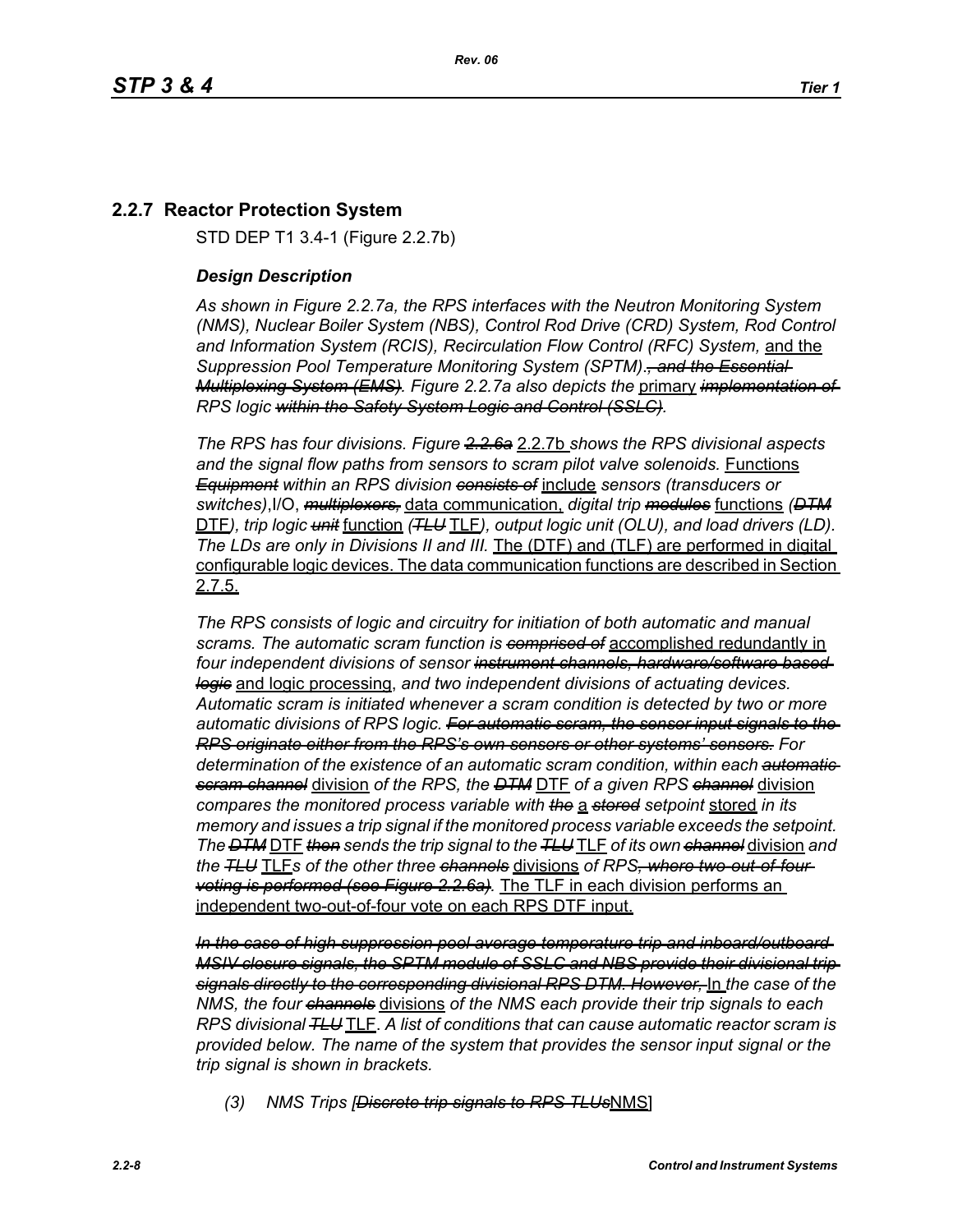- *(7) Main Steamline Isolation [NBS discrete signals to RPS DTMs]*
- *(9) High Suppression Pool Average Temperature [SPTM Module of SSLC trip signals to RPS DTMs]*

*The TLU* TLF*s provide their trip signals to their divisional OLUs which are used to control the solid-state LDs that control the Class 1E AC power to the scram solenoids, and relays that control DC power to back-up scram valves. For automatic scram initiation, the TLU* TLF *trip signals cause the LDs to interrupt Class 1E AC power to the scram solenoids (fail-safe logic), cause the back-up scram relays to supply DC power to back-up scram solenoids, and provide scram follow signals to the RCIS. Each division of RPS controls eight LDs. The LDs are arranged to switch AC power to the scram solenoids in a two-out-of-four format*arrangement. *That is, reactor scram will occur only if two or more divisions of the RPS provide trip signals to their associated LDs and both scram solenoids are de-energized.*

*Manual scram function, which is separate and independent from automatic scram logic, is implemented in Divisions II and III of the RPS. For manual scram initiation, two manual scram push buttons of the RPS must be simultaneously depressed. When manual scram is initiated, the RPS, through manual scram switches, interrupts Class 1E AC power to the scram solenoids, connects divisional Class 1E DC power to backup scram solenoids, and provides scram follow signals to RCIS. The RPS logic seals in the scram signals and permits reset of scram logic* only *after a time delay of at least 10 seconds.*

*RPS initiates a reactor internal pump (RIP) trip on receipt of either a turbine stop valve closure or a low turbine control valve oil pressure signal when the reactor power is above 40% (from a turbine first stage pressure NMS STP signal).*

*The RPS design is single-failure-proof and redundant. Also, the RPS design is fail-safe in the event of loss of electrical power to one division of RPS logic.*

The OLU and LDs are implemented with non-microprocessor-based equipment. The remaining RPS functions are primarily implemented with configurable logic devices.

*Each of the four RPS divisional logic and associated sensors are powered from their respective divisional Class 1E power supply. In the RPS, independence is provided between Class 1E divisions, and also between the Class 1E divisions and non-Class 1E equipment.*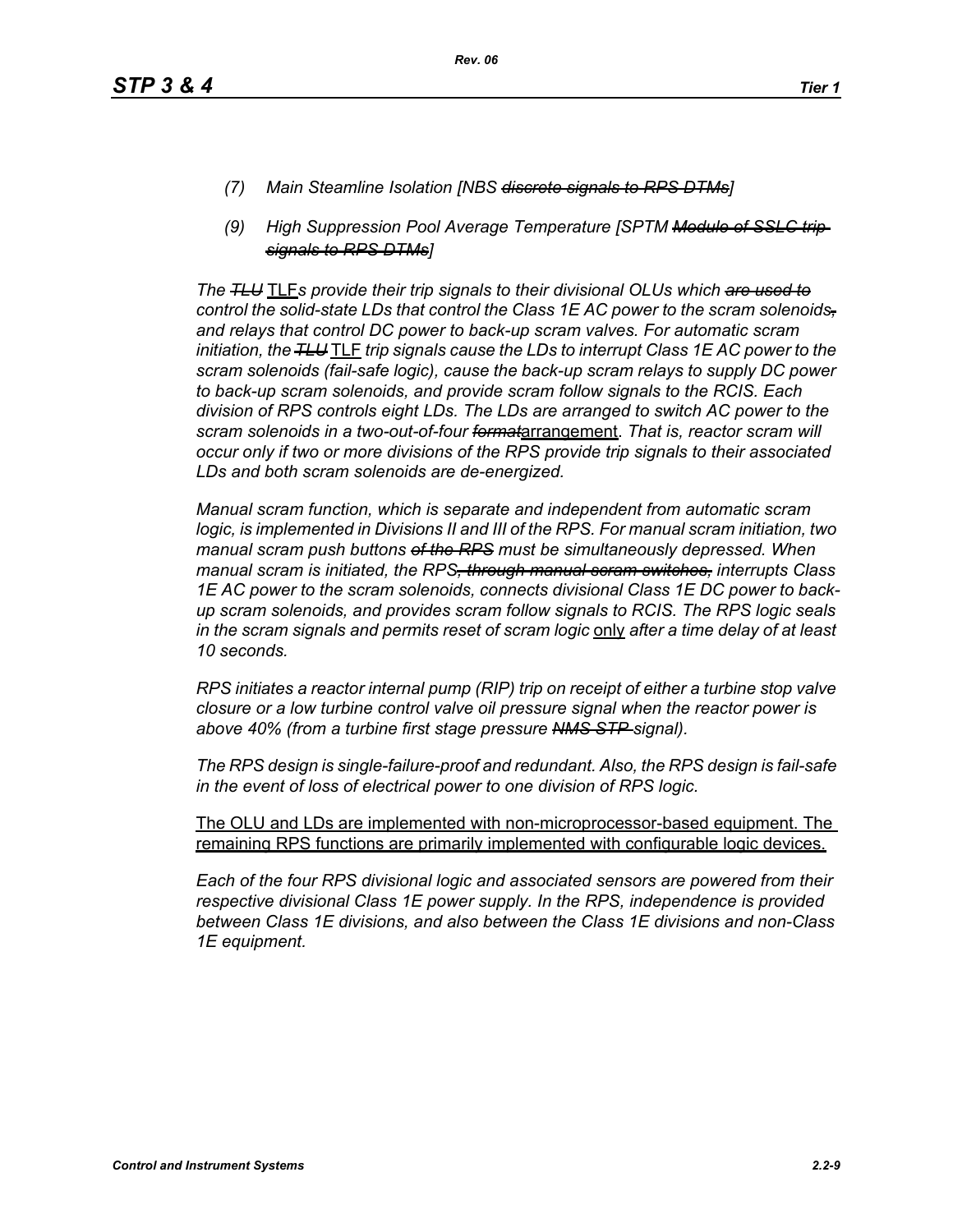Division III

# *STP 3 & 4 Tier 1*

Division I

Division II





Division IV

**Figure 2.2.7b Reactor Protection System**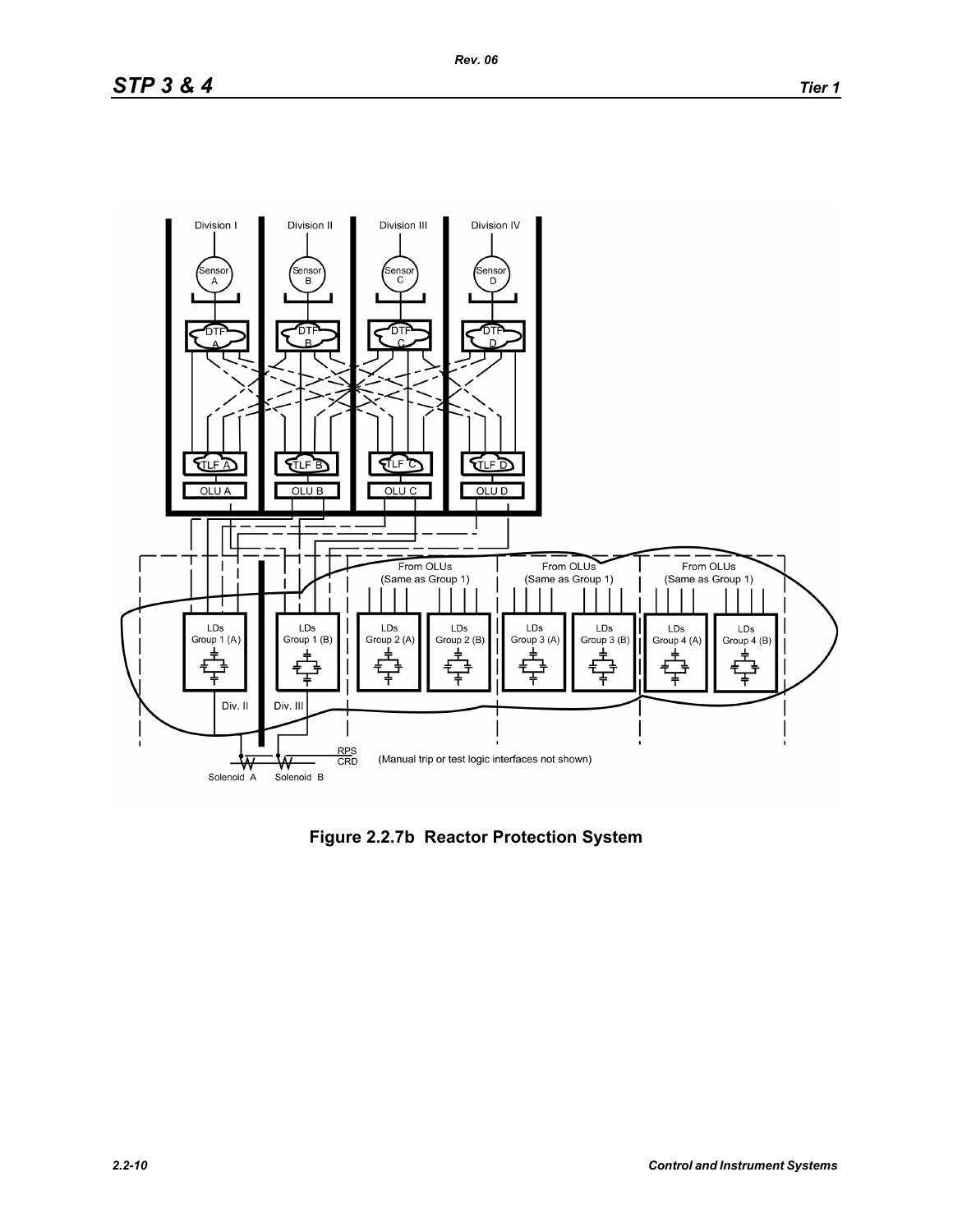# **2.2.9 Automatic Power Regulator System**

STD DEP T1 3.4-1

#### *Design Description*

*The APR System operates in either manual or automatic control mode. The system control logic is performed by redundant, digital controllers. The digital controller controllers receives* receive *inputs from* and send outputs *to interfacing system* systems *via the non-essential multiplexing system (NEMS)* data communication function (NECF)*. It* The APR System *performs power control calculations and* provides *system outputs to the NEMS* interfacing systems to allow coordinated control*.*

## **2.2.11** *Process Computer System* **Plant Computer Functions (PCFs)**

STD DEP T1 3.4-1

#### *Design Description*

*The Process* Plant *Computer System* Functions *(PCS* PCFs*) consists of* are a set of control, monitoring and data calculation functions that are implemented on *redundant digital central processing units and associated peripheral equipment*. Redundant processors are used for functions that are important to plant operation. The PCFs *and is* are *classified as a non-safety-related system.*

*The PCS* PCFs *performs* perform *local power range monitor (LPRM) calibrations and calculations of fuel operating thermal limits data*, *which it* is *provides* provided *to the automated thermal limit monitor (ATLM) function of the Rod Control & Information System (RCIS) for the purpose of updating rod block setpoints.*

*The PCS functions also as a* PCFs also include *top-level controller* functions *which monitors* monitor *the overall plant conditions, issues* issue *control commands and adjusts* adjust *setpoints of lower level controllers to support automation of the normal plant startup, shutdown and power range operations. In the event that abnormal conditions develop in the plant during operations in the automatic mode, the PCS* these functions *automatically reverts* revert *to the manual mode of operation.*

#### *Inspections, Tests, Analyses and Acceptance Criteria*

*Table 2.2.11 provides a definition of the inspections, tests and/or analyses, together with associated acceptance criteria, which will be undertaken for the PCS* PCFs*.*